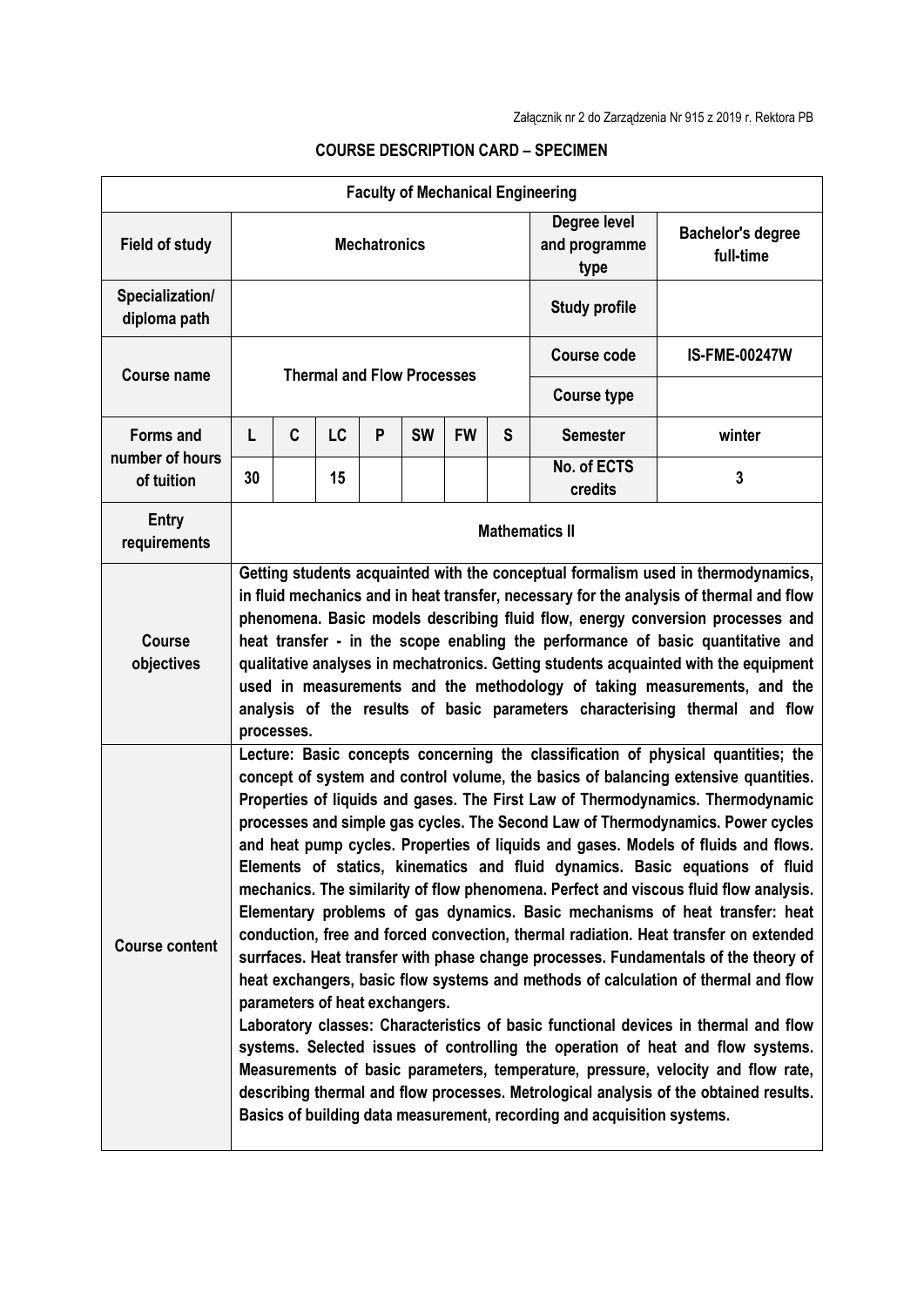| <b>Teaching</b><br>methods                                              | Information and problematic lecture; laboratory exercises                             |                        |         |  |  |  |  |
|-------------------------------------------------------------------------|---------------------------------------------------------------------------------------|------------------------|---------|--|--|--|--|
| <b>Assessment</b>                                                       | lecture - two tests                                                                   |                        |         |  |  |  |  |
| method                                                                  | laboratory classes - pre-lab tests, lab reports evaluation, activity in the classroom |                        |         |  |  |  |  |
| Symbol of                                                               |                                                                                       | Reference to the       |         |  |  |  |  |
| learning                                                                | <b>Learning outcomes</b>                                                              | learning outcomes for  |         |  |  |  |  |
| outcome                                                                 |                                                                                       | the field of study     |         |  |  |  |  |
| L01                                                                     | Student defines the basic concepts and discusses with                                 | <b>M1_W06</b>          |         |  |  |  |  |
|                                                                         | understanding the basic laws of thermal-flow processes                                |                        |         |  |  |  |  |
| LO <sub>2</sub>                                                         | Student formulates basic equations describing the                                     | M1_W06                 |         |  |  |  |  |
|                                                                         | phenomena related to fluid flow and heat transfer                                     |                        |         |  |  |  |  |
| LO <sub>3</sub>                                                         | Student can discuss and determine the basic parameters                                | M1_W06<br>M1_U20       |         |  |  |  |  |
|                                                                         | describing the functioning of thermal-flow systems                                    |                        |         |  |  |  |  |
|                                                                         | Student correctly develops and analyses the results of                                | M1_U12                 |         |  |  |  |  |
| <b>LO4</b>                                                              | measurements, analyses and evaluates the operation of                                 |                        |         |  |  |  |  |
|                                                                         | selected devices and thermal-flow systems.                                            |                        |         |  |  |  |  |
|                                                                         |                                                                                       |                        |         |  |  |  |  |
|                                                                         |                                                                                       |                        |         |  |  |  |  |
| Symbol of                                                               |                                                                                       | Type of tuition during |         |  |  |  |  |
| learning                                                                | Methods of assessing the learning outcomes                                            | which the outcome is   |         |  |  |  |  |
| outcome                                                                 |                                                                                       | assessed               |         |  |  |  |  |
| LO1                                                                     | two written tests<br>L                                                                |                        |         |  |  |  |  |
| LO <sub>2</sub>                                                         | two written tests                                                                     | L                      |         |  |  |  |  |
| LO <sub>3</sub>                                                         | pre-lab tests, lab reports evaluation, activity in the classroom<br>LC                |                        |         |  |  |  |  |
| LO <sub>4</sub>                                                         | lab reports evaluation, activity in the classroom<br>LC                               |                        |         |  |  |  |  |
|                                                                         |                                                                                       |                        |         |  |  |  |  |
|                                                                         |                                                                                       |                        |         |  |  |  |  |
| Student workload (in hours)                                             |                                                                                       | No. of hours           |         |  |  |  |  |
|                                                                         | lecture attendance                                                                    | 30                     |         |  |  |  |  |
|                                                                         | participation in laboratory classes                                                   | 15                     |         |  |  |  |  |
|                                                                         | preparation to pass the lecture                                                       |                        | 13      |  |  |  |  |
| <b>Calculation</b>                                                      | preparation to laboratory classes                                                     | 11                     |         |  |  |  |  |
|                                                                         | preparation to pass the laboratory classes                                            | 3                      |         |  |  |  |  |
|                                                                         | participation in student-teacher sessions                                             | 3                      |         |  |  |  |  |
|                                                                         | <b>TOTAL:</b>                                                                         |                        | 75      |  |  |  |  |
|                                                                         | <b>Quantitative indicators</b>                                                        |                        | No. of  |  |  |  |  |
|                                                                         | <b>HOURS</b>                                                                          | <b>ECTS</b>            |         |  |  |  |  |
|                                                                         |                                                                                       |                        | credits |  |  |  |  |
| Student workload – activities that require direct teacher participation |                                                                                       | 48                     | 1,9     |  |  |  |  |
|                                                                         | <b>Student workload - practical activities</b>                                        | 33                     | 1,2     |  |  |  |  |
|                                                                         | 1. Çengel Y.A., Cimbala J.M.: Fluid mechanics: fundamentals and applications,         |                        |         |  |  |  |  |
| <b>Basic references</b>                                                 | McGraw-Hill Education, Singapore 2014.                                                |                        |         |  |  |  |  |
|                                                                         | 2. Munson B. R. [et al.]: Fundamentals of fluid mechanics: international student      |                        |         |  |  |  |  |
|                                                                         | version, Wiley, New York 2009.                                                        |                        |         |  |  |  |  |